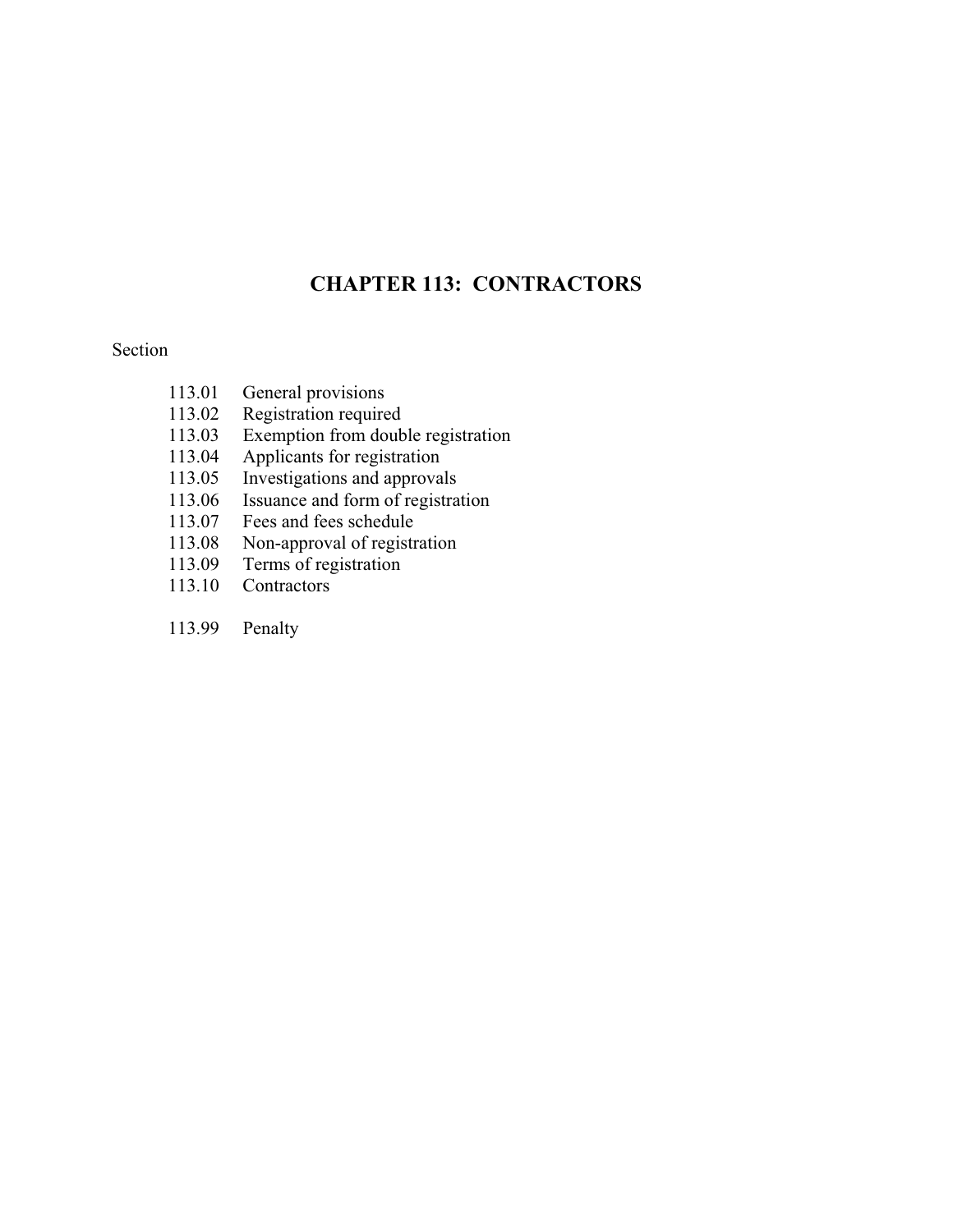## **§ 113.01 GENERAL PROVISIONS.**

 Whenever the regulations of this chapter require a person to register with the Village as a prerequisite to "doing," "conducting," "engaging in," "maintaining," "operating," "carrying on," or "managing" a business, occupation, or activity, such terms or one or more of such terms shall include any person or persons who hold themselves forth as being engaged in the business, occupation, or activity, or who solicit patronage therefore, either actively or passively, or who perform or attempt to perform any part of such business, occupation, or activity in the Village. (Ord. 95-08-24-02, passed 8-24-95)

# **§ 113.02 REGISTRATION REQUIRED.**

 It shall be unlawful for any person to conduct, engage in, maintain, operate, carry on, or manage a business, occupation, or activity, either by oneself or through an agent, employee, or partner, for which registration is required by any provision of this chapter without first having obtained a certificate of registration for such business, occupation, or activity. (Ord. 95-08-24-02, passed 8-24-95) Penalty, see § 113.99

# **§ 113.03 EXEMPTION FROM DOUBLE REGISTRATION.**

 (A) Except as otherwise expressly provided for in this chapter to the contrary, any person registered under this chapter to engage in a business, occupation, or activity may, in addition to the main activity, engage in any other business, occupation, or activity mentioned in this chapter and, in lieu of an additional fee, shall pay the sum of \$10 for each additional activity. This section shall not be construed as to relieve any such person from complying with the regulatory requirements applicable to such other business.

 (B) The foregoing division (A), however, shall not apply to any person engaging in the sale of cigarettes, cigars, tobacco at retail, or in the sale of alcoholic beverages, or in the sale of food, and such dealer shall be required to comply with the regulatory requirements of such business or activity.

(Ord. 95-08-24-02, passed 8-24-95) Penalty, see § 113.99

# **§ 113.04 APPLICATIONS FOR REGISTRATION.**

 (A) All applicants for registration of any character whatsoever, except those registrations specifically exempted, shall be made in written form to the Village authority on such form provided for that purpose.

 (B) Every application for registration shall contain the name, residence address, and phone number of the person desiring the registration. If the applicant is a partnership or firm, the application shall contain all the names, residence addresses, and phone numbers of its members; and if a limited partnership, the names, addresses, and phone numbers of each general partner thereof; and if a corporation, the names, residence addresses, and phone numbers of its principal officers.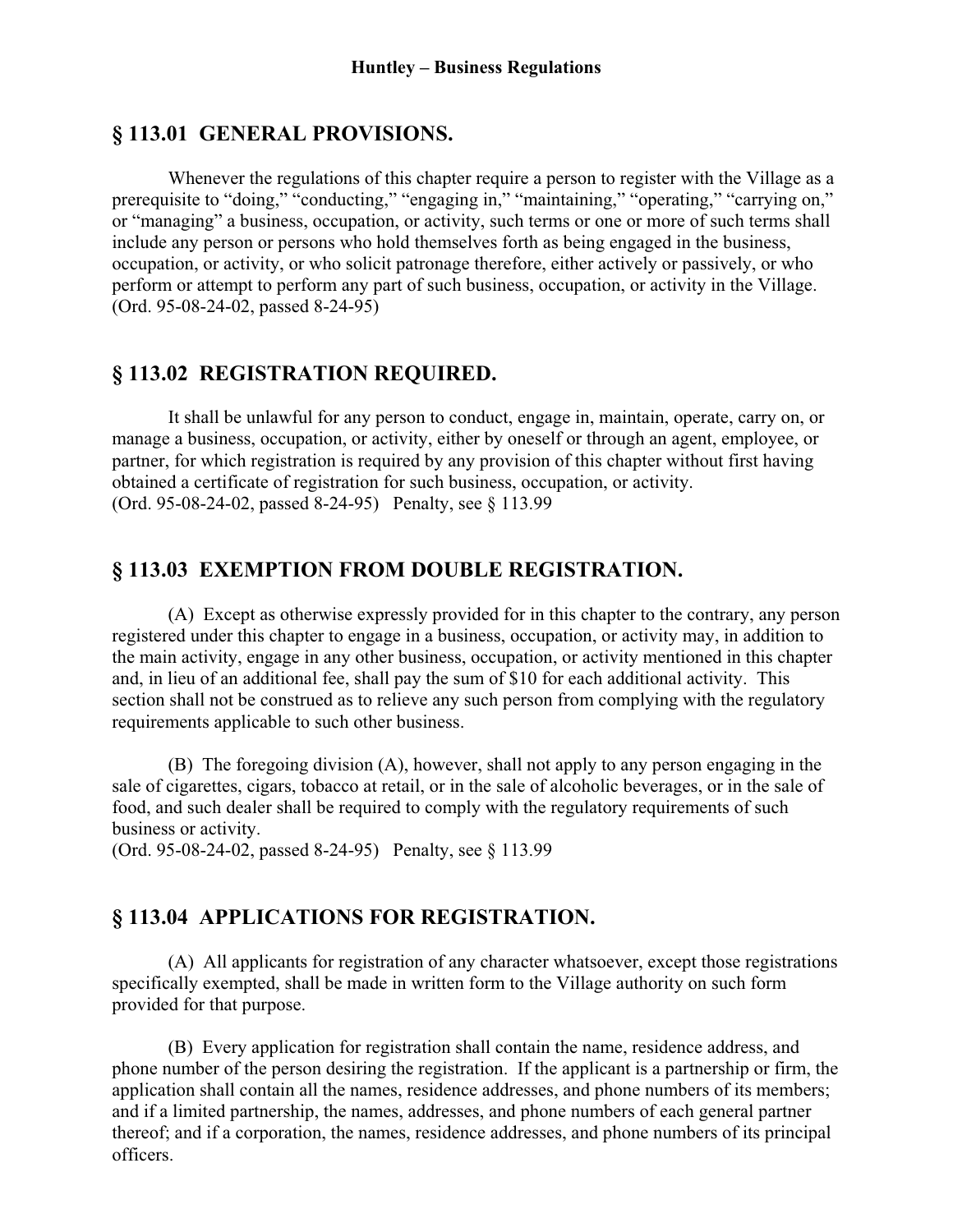#### **Contractors Contractors**

 (C) In addition, there shall be set forth in the application the type of kind of registration desired, the location or proposed location of the place of business, occupation, or activity for which the license is sought or the principal location of the business if located elsewhere than the Village limits, the fees to be paid and such other information as may be required by this chapter or by the Village Board, Village President, or other authority having jurisdiction.

 (D) The Village Building Department shall be the custodian of all applicants for registration which, under the provisions of this chapter are required specifically by such department.

 (E) The Village Manager and/or Building Official shall be the custodian and primary authority of all applications for registration which pertain to this chapter. The Village President and Board are the ultimate authority. (Ord. 95-08-24-02, passed 8-24-95)

# **§ 113.05 INVESTIGATIONS AND APPROVALS.**

 (A) Where any provision of this chapter authorizes or necessitates any investigation or inspection by any department or the Village official prior to the issuance of any license and requires the approval by said department or official regarding the character or fitness of any applicant for the registration, or regarding the location or condition of the premises in which the business, occupation, or activity for which the registration is applied for and managed, conducted, operated, or carried on, or regarding the condition and nature of the equipment methods intended to be used by the applicant in such business, occupation, or activity, then the authority having jurisdiction shall transmit within 72 hours of the time the application is received to each department or official charged with the investigation as may be necessary. Each such department shall make investigation or inspection and note results thereof on the registration application and also note on the registration either approval or disapproval.

 (B) Any and all surety bonds, certificates or insurance, or other requirements specified shall be filed or current at time of application. The validity of any such required surety bond, certificate of insurance, or other specified requirement shall remain in effect for the duration of the registration, and when their validity has expired or been revoked for any given reason, so too does the registration issued.

 (C) Upon receiving satisfactory proof that the applicant has complied with the provisions of this chapter, the registration shall be issued as hereinafter provided for. (Ord. 95-08-24-02, passed 8-24-95)

## **§ 113.06 ISSUANCE AND FORM OF REGISTRATION.**

 (A) All registrations granted by the authority shall be issued by the authority except otherwise specifically provided for. The Village Board may provide as the authority having jurisdiction in absence of said authority.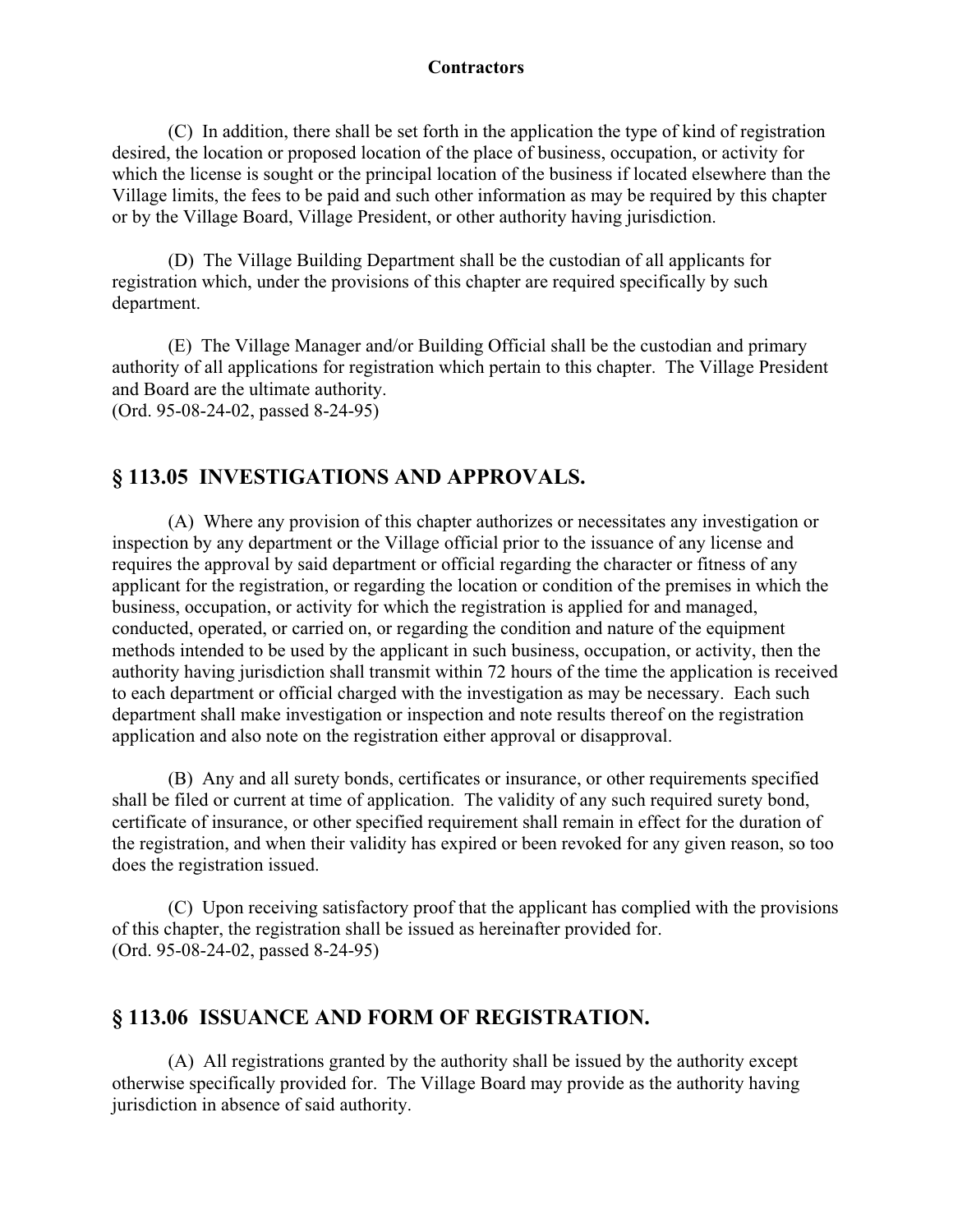#### **Huntley – Business Regulations**

 (B) All certificates so issued shall bear the expiration date of the registration, the signature of the authorized representative of the Village, and the Village President. All registrations shall be subject to the provisions of this chapter and all ordinances that pertain to the operation of occupation or stated business that are in effect at the time of issuance and those which may be subsequently passed by the Village Board. (Ord. 95-08-24-02, passed 8-24-95)

### **§ 113.07 FEES AND FEES SCHEDULE.**

 A schedule of fees shall be determined by the Village Board, by separate amendment to this chapter as deemed necessary from time to time. The schedule shall be kept on file and be available for public inspection in the office of the Village Clerk. (Ord. 95-08-24-02, passed 8-24-95)

### **§ 113.08 NON-APPROVAL OF REGISTRATION.**

 Whenever a registration is not approved and the applicant has not engaged in the business, occupation, or activity for which the license was sought, the fees paid in advance shall be refunded to the applicant by the authorized custodian who collected the fee. If a contractor has conducted any business or activities without authorization, then fees are nonrefundable. (Ord. 95-08-24-02, passed 8-24-95)

# **§ 113.09 TERMS OF REGISTRATION.**

 (A) *Duration; pro rated fee.* Except where otherwise expressly provided for in this chapter to the contrary, no registration shall be granted for a period longer than one year. Every registration shall expire on December 31 following the date of its issuance, and no registration fee shall be granted for a sum less than the full annual registration fee, except as qualified hereafter: the applicant for a registration shall be required to pay the full amount of the required fee unless the submitted application is dated after July 15 of the calendar year, which then would only require payment of one-half the annual fee.

(B) *Rebate of fee.* A rebate of fee:

(1) Can only be granted through Village Board approval.

(2) Shall be requested in written form by the applicant, stating reason(s) for request of rebate.

 (C) *Transfer of registration.* No registration holder may assign, sell, or transfer such registration to any other person, even if the person intends to conduct the same business, occupation, or activity as the registrator.

(D) *Suspension; revocation of license or permit.*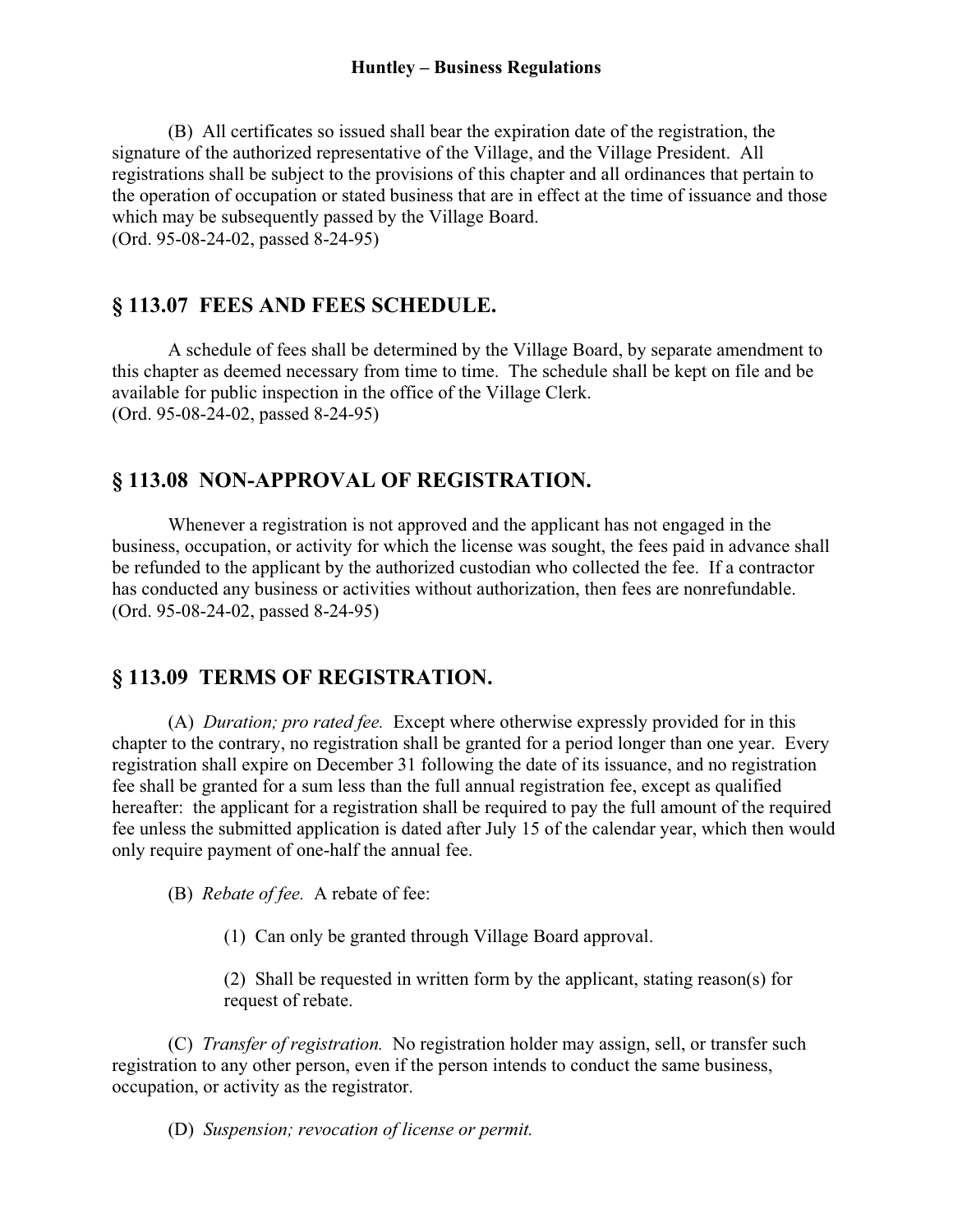#### **Contractors Contractors**

(1) When the conduct or operation of any business, occupation, or activity registered hereunder shall constitute a nuisance in fact and a clear and present danger to the public health, safety, or general welfare, or where the holder of any registration shall have refused to allow an inspection of his or her premises. The President of the Village Board or the Appointed Custodians shall be authorized to summarily order the cessation of the activity until the danger no longer exists.

(2) Within eight calendar days after a registration or permit is suspended, the President of the Village Board shall call a hearing for the purpose of determining whether or not the registration or permit should be revoked.

(3) (a) Registrations and permits issued by the Village, unless otherwise provided, may be revoked by the President of the Village Board after notice and hearing as provided in divisions (D)(4) and (5) of this section for any of the following causes:

> 1. Any fraud, misrepresentation, or false statement contained in the application for the registration or permit.

> 2. Any violation by the registrator or permittee of provisions of this chapter or other ordinances of the Village relating to the registration or permit.

3. Conviction of the registrator or permittee of any felony or of a misdemeanor, where such conviction indicates the inability to operate a safe, honest, and legitimate business operation within the Village.

4. Failure of the registrator or permittee to pay any fine, penalty, or charge owed to the Village.

5. Refusal to permit an inspection or any interference with a duly authorized Village officer or employee while in the reasonable performance of his or her duties in making such inspections.

(b) Such revocation, if ordered, shall not preclude prosecution and imposition of any other penalties provided for the violation of other applicable provisions of this chapter or other ordinances of the Village.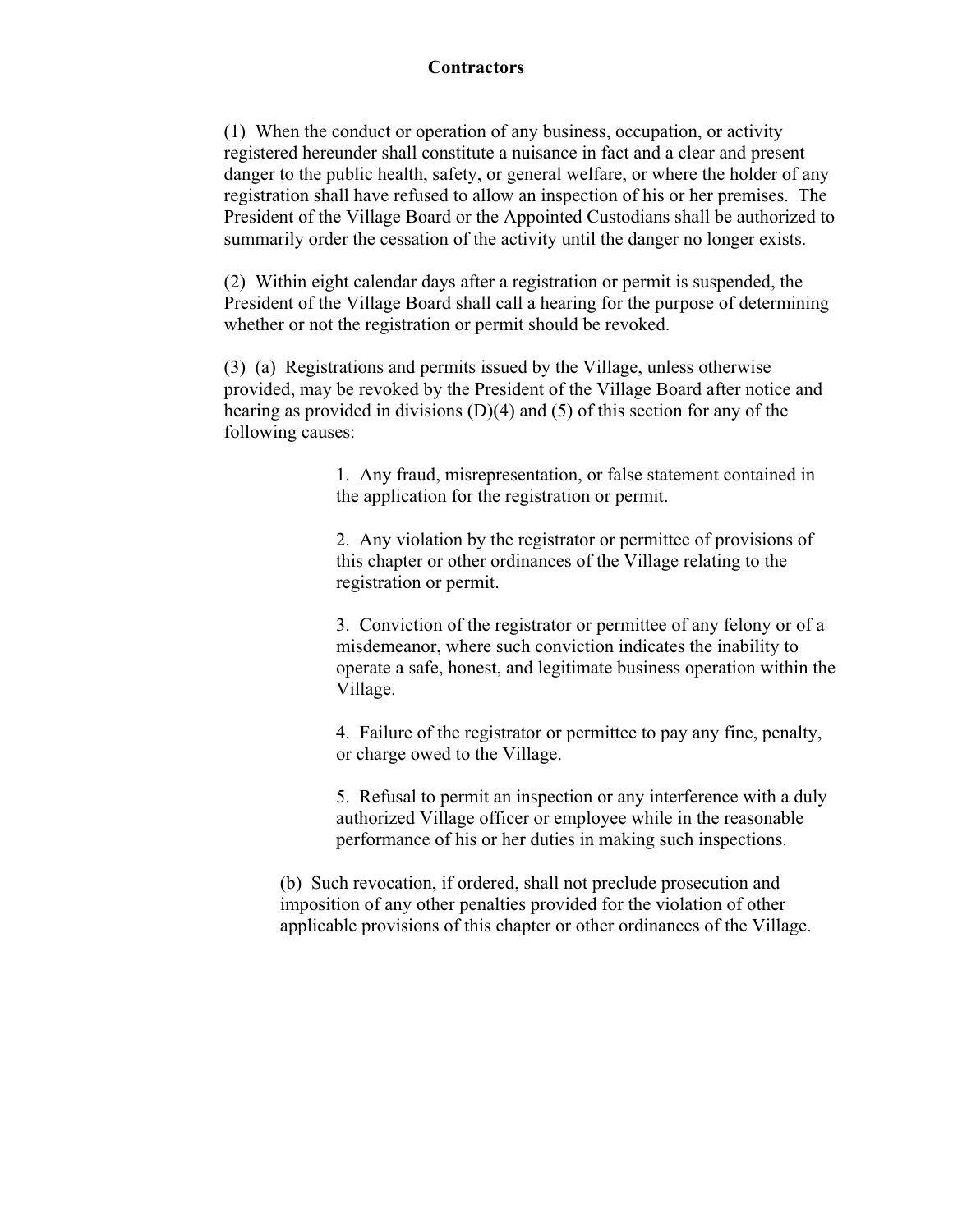#### **Huntley – Business Regulations**

(4) Notice of the hearing for revocation of a registration or permit, except in division (D)(2) of this section, shall be given in writing, setting forth specifically the grounds of the complaint and the time and place of the hearing. Such notice shall be sent by certified mail, return receipt requested, to the registrator or permittee at his or her last known address, at least five days prior to the date set for the hearing. If the registrator shall request a continuance of the date of the hearing, the registrator registration shall be suspended pending a hearing on the complaint. The registration or permit in effect at the time a notice of hearing for revocation is issued shall be immediately suspended, unless otherwise ordered by the Village Board and shall remain suspended until such time as a decision on the hearing for revocation is issued.

(5) At the hearing, the Village Attorney shall present the complaint and shall represent the Village. The registrator or permittee shall be permitted counsel and shall have the right to submit evidence and cross-examine witnesses. The President of the Village Board shall preside and render the decision of the Village Board.

(6) A stenographic or electronically recorded record of the hearings shall be kept. The Village shall pay the cost of attendance fees of the reporter and the cost of the transcript if such transcript should be ordered by the Village. The registrator or permittee shall pay the cost of any transcript ordered by the registrator or permittee.

(7) Within a reasonable time after the conclusion of the hearing, but not later than 30 days after such conclusion, the President of the Village Board shall file a written decision in which he or she has summarized the evidence and has stated the reasons for his decision.

(Ord. 95-08-24-02, passed 8-24-95)

# **§ 113.10 CONTRACTORS.**

 (A) *Definition.* For the purpose of this chapter, the following definitions shall apply unless the context clearly indicates or requires a different meaning.

*CONTRACTOR.* Any person engaged in the business or activity of constructing, altering, or repairing buildings or other structures or sidewalks or street pavements, including but not limited to cement, concrete, or paving contractors, masonry contractors, carpentry contractors, lathing contractors, roofing contractors, heating contractors, air conditioning or refrigeration contractors, glazing contractors, excavating contractors, sewer contractors, plastering contractors, dry wall contractors, painting contractors, razing or landscaping contractors, tuckpointing contractors, insulating contractors, plumbing contractors, general contractors, and electrical contractors. Any person who engages in the construction, repair, or alteration of any building, structures, or street or sidewalk pavement within the Village, for which a building permit is required or not, is presumed to be a contractor and must be registered hereunder unless such resumption is rebutted and such is approved by the Village Board.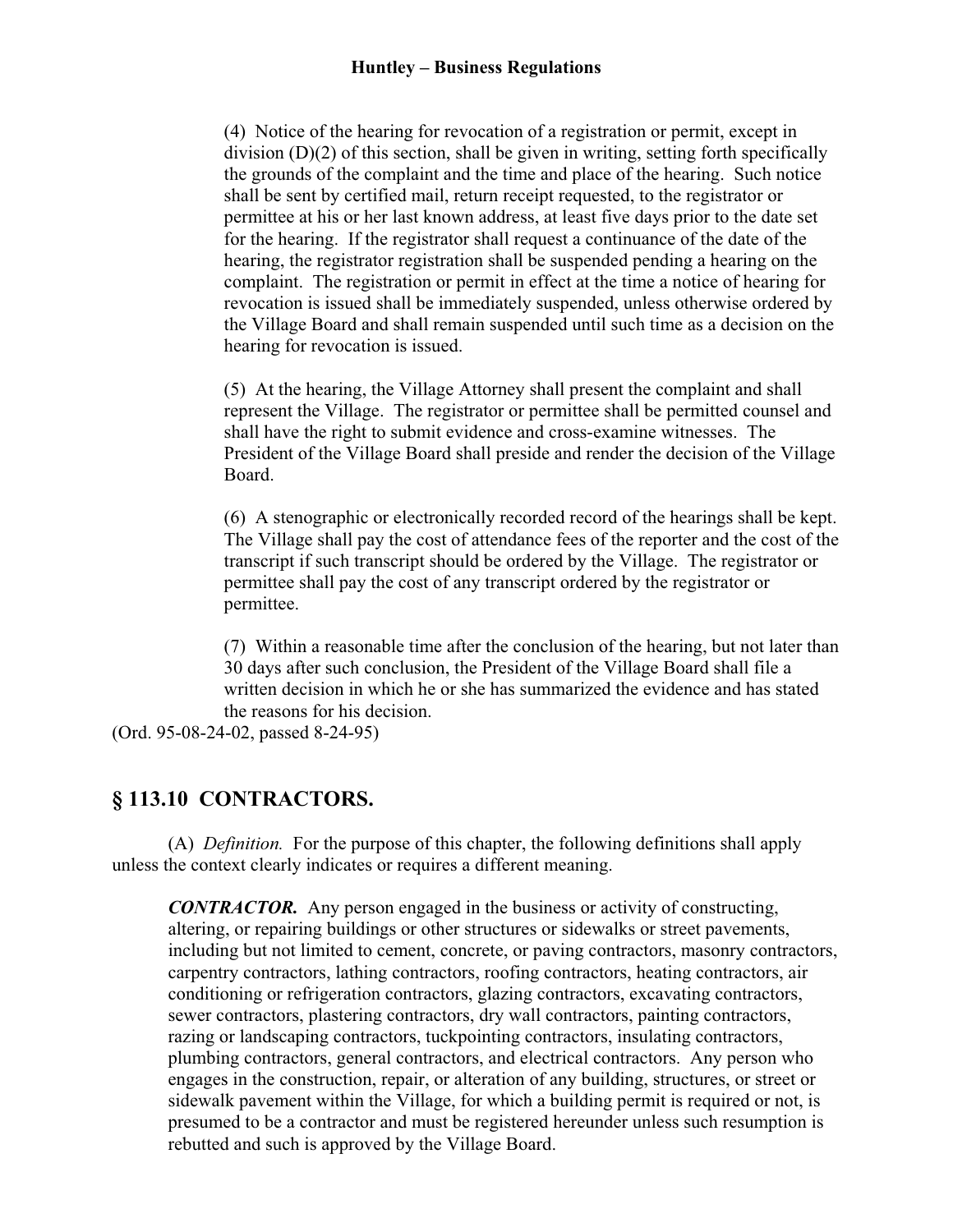# **Contractors**

 (B) *Duties of registrant.* It shall be the absolute and irrevocable responsibility of all contractors registered hereunder to secure the appropriate and necessary building permits required by Village ordinances before undertaking to construct, alter, repair, add to, subtract from, improve, move, wreck, or demolish the whole or any part of any building, structure, or sidewalk or street pavements. It shall also be the duty of all contractors registered hereunder to comply with all the provisions of Village ordinances relating to or regulating their activities as contractors and, in addition thereto, to remove or cause to be removed at least once each week from the site of the contractor's activities in an orderly condition, free from standing water, unguarded dangerous implements, and health and safety hazards. Contractors shall not obstruct traffic, streets, or sidewalks, nor permit dirt or waste materials from falling or being carried onto the public ways.

#### (C) *Insurance requirements.*

(1) The insured shall be the same as applicant.

(2) The effective date shall be prior to conducting any services or actions that are relative to the business or contractor actions of applicant.

(3) The expiration date shall be at minimum, the end of the calendar year which is also the expiration date of each registration issued. (December 31 of year relative to registration.)

(4) A certificate of insurance, in favor of the Village shall be provided prior to conducting any business, service, or activity relative to the business or contractor actions of the registrant and/or applicant.

(5) Coverage shall be the minimum set forth in this division  $(C)(5)$ . The amounts denoted with an asterisk (\*) may be determined at the time of application for registration; discretion in setting the amount is left to the custodian authority of this chapter. Coverage shall be a minimum of:

#### (a) *General liability.*

| 1. General aggregate $\ldots \ldots \ldots \ldots \ldots \ldots \ldots \ldots$ \$600,000    |
|---------------------------------------------------------------------------------------------|
|                                                                                             |
| 3. Personal & adv injury $\ldots \ldots \ldots \ldots \ldots \ldots \ldots \ldots$ 300,000  |
| 4. Each occurrence $\ldots \ldots \ldots \ldots \ldots \ldots \ldots \ldots \ldots$ 300,000 |
|                                                                                             |
|                                                                                             |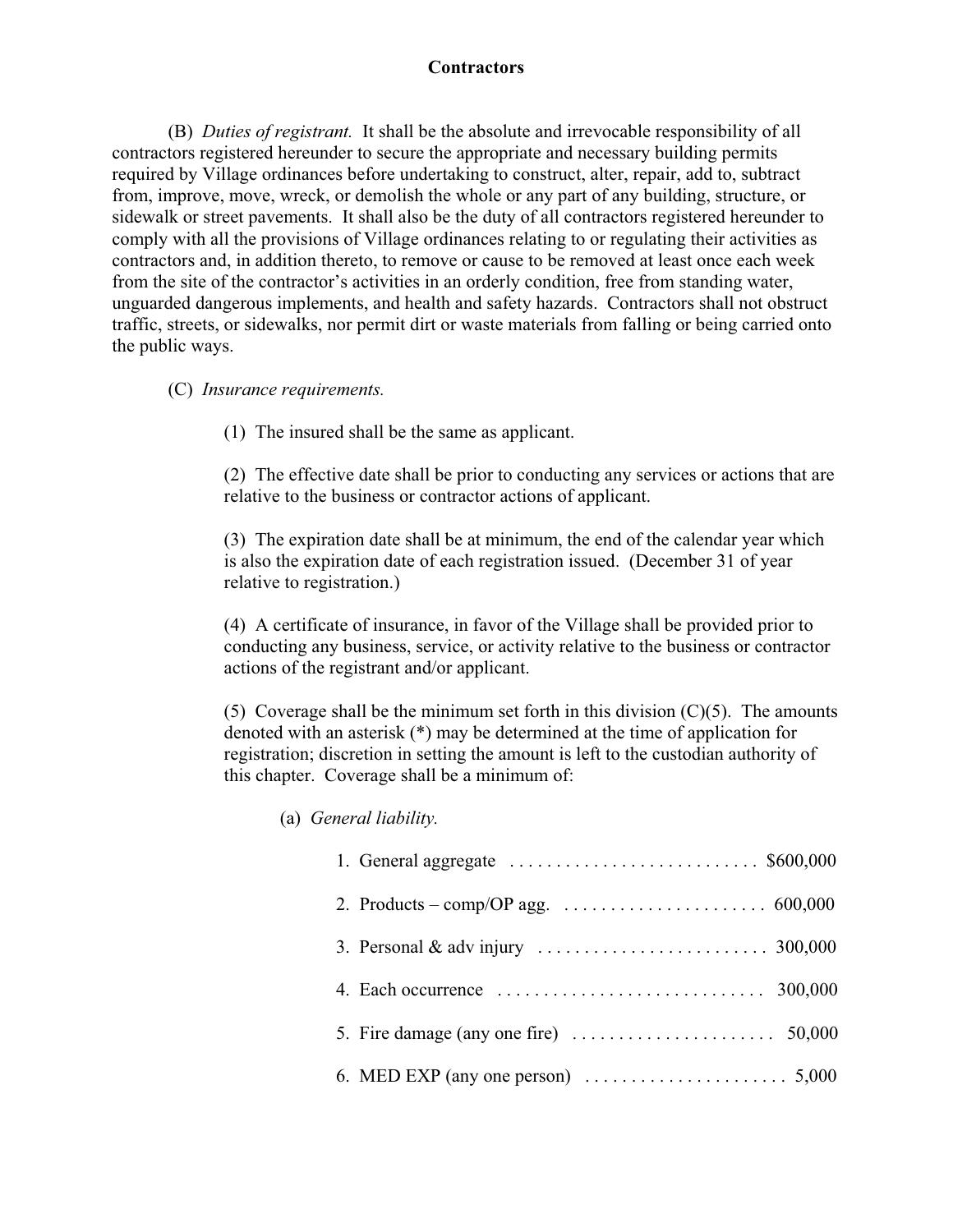#### **Huntley – Business Regulations**

| (b) Automobile liability.                                                                         |
|---------------------------------------------------------------------------------------------------|
|                                                                                                   |
|                                                                                                   |
|                                                                                                   |
| 4. Property damage $\ldots \ldots \ldots \ldots \ldots \ldots \ldots \ldots \ldots \ldots 50,000$ |
| (c) Garage liability (optional if required).                                                      |
|                                                                                                   |
| 2. Other than auto only:                                                                          |
| (d) Excess liability (umbrella) optional                                                          |
|                                                                                                   |
|                                                                                                   |
| (e) Workers compensation and employers' liability statutory limits.                               |
| 1. Each accident $\dots\dots\dots\dots\dots\dots\dots\dots\dots\dots\dots$<br>\$100,000           |
| 2. Disease – policy limit $\ldots \ldots \ldots \ldots \ldots \ldots$ \$500,000                   |
| 3. Disease – each employee $\ldots \ldots \ldots \ldots \ldots \ldots \ldots \ldots 100,000$      |
|                                                                                                   |

#### (D) *Bond requirements.*

(1) Any contractor performing work on or through or above a Village right-ofway, easements, or the like shall be bound to the Village in the minimum amount of \$10,000.

(2) Specifically, each excavating, plumbing, sewer, drain layer, or any contractor who potentially can perform work as stated above shall have on file such bond that is effective at least through the calendar year in which the registration is to be effective.

(3) Utility companies having franchise agreements with the Village are exempt from the requirements of this chapter.